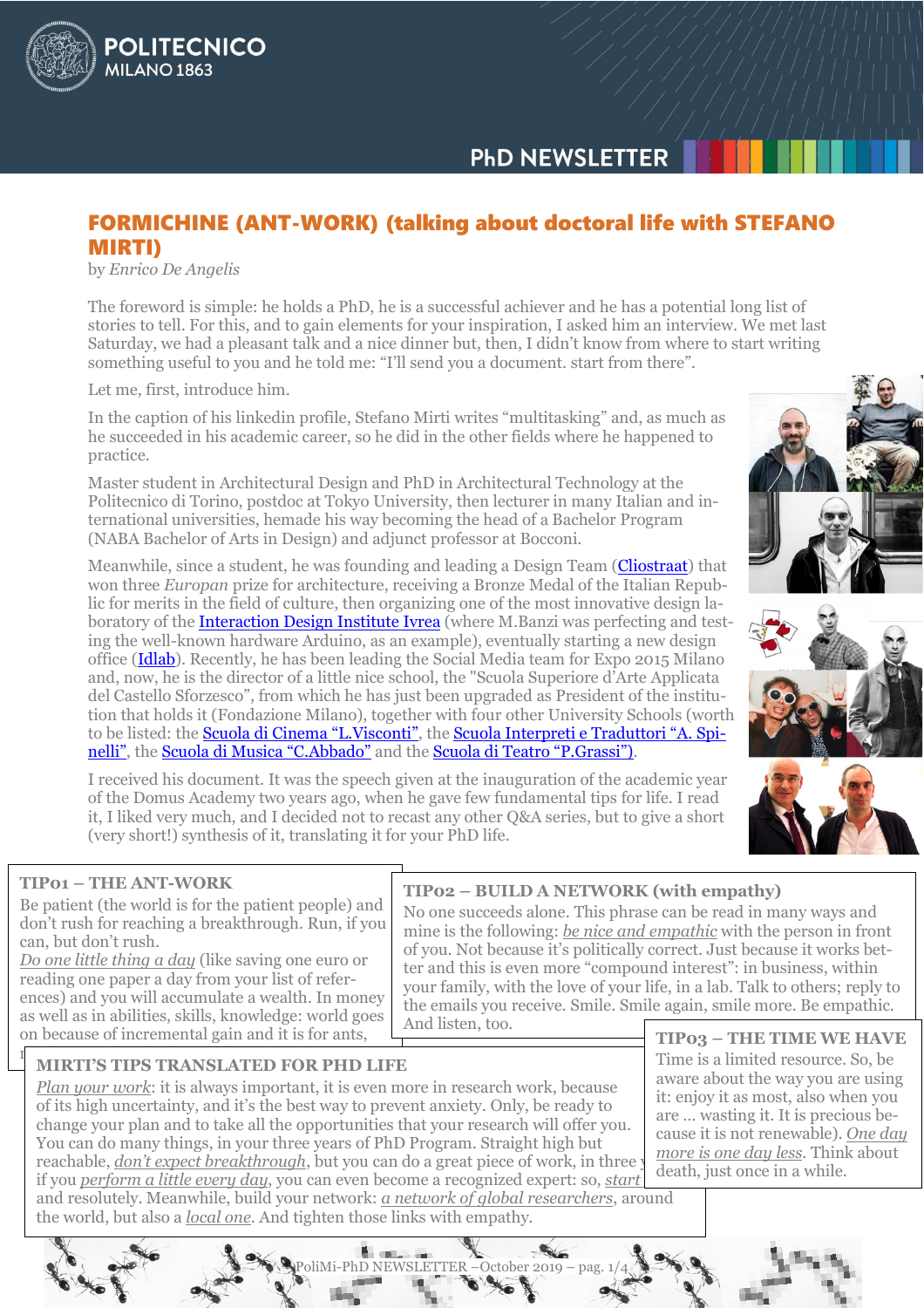# CALLS AND EVENTS

**OLOGIA** IANO DI

### **PUBLISHING ADVANCED MATERIALS SCIENCE (HOW TO MAXIMIZE YOUR SUCCESS) Francesca Riboni,**

Francesca is the editor of *Advanced Energy Materials* (2018 impact factor, 25.81), and *Advanced Functional Materials and Energy Technology* (2018 IF, 24.88), published by Wiley-VCH. These journals are in a multidisciplinary field of research with many different scientists and engineers, with various backgrounds, active in it, currently populated by a wide range of journals which greatly differ in purpose, scope, quality, and readership.

This presentation will cover what we can offer, as well as sharing some of our selection criteria to help you publish with us. Key aspects that will be discussed are: structuring one's research work well and assembling a convincing manuscript, understanding the decision processes in editorial offices, choosing an appropriate journal and knowing what to put in the cover letter, and what to avoid. In addition, the talk will cover the reasoning behind editorial workflows and the peer review process, publishing ethics and best practices for authors and reviewers, as well as possibilities for open access.

Monday 14 October 2019 at 11AM Center for Nano Science and Technology@PoliMi, Istituto Italiano di Tecnologia Campus Leonardo, Via Giovanni Pascoli, 70/3 - Building C (Meeting Room)

# **2019 MATLAB ACADEMIC TOUR**

This year the MATLAB Academic Tour will include an event at Politecnico di Milano.

During this event, you will learn about the new capabilities available in the MATLAB environment to address some of the major technical challenges in teaching and research. The presenters will be

- Dr. Stefano Olivieri, PhD in IT at Polimi, R&D in STMicroelectronics and Philips, in Mathworks since 2005
- Dr. Loren Shure, PhD Geophysics at Univ Calif at San Diego, presently in Mathworks, with major contributions to the design of MATLAB Language

#### [Brochure](http://www.dottorato.polimi.it/uploads/media/Poster_UDS_PoliMI_01.pdf)

For further information and to register for the event please follo[w this link](https://it.mathworks.com/company/events/seminars/IT-Academic-Tour-Loren-Shure-2019.html)

10 October 2019, Bovisa Campus, building BL 27 – Room BL 27.01, 4:15PM to 9:15 PM

# **FONDAZIONE FRATELLI CONFALONIERI SCHOLARSHIPS (PHD AND POST-DOC)**

The Fondazione Fratelli Confalonieri opened the usual call for PhD and Post-Doc Scholarships: *[Quattro borse per dottorandi di ricerca delle università milanesi](http://www.dottorato.polimi.it/fileadmin/files/dottorato/newsletter/allegati/2019_10/Confalonieri_Bando_Dottorandi_2019-2020.pdf)  [2019-2020](http://www.dottorato.polimi.it/fileadmin/files/dottorato/newsletter/allegati/2019_10/Confalonieri_Bando_Dottorandi_2019-2020.pdf)* and *[Otto borse per ricerca post-dottorale da svolgersi presso univer](http://www.dottorato.polimi.it/fileadmin/files/dottorato/newsletter/allegati/2019_10/Confalonieri_Bando_Post-Doc_2019-2020.pdf)[sita' milanesi 201](http://www.dottorato.polimi.it/fileadmin/files/dottorato/newsletter/allegati/2019_10/Confalonieri_Bando_Post-Doc_2019-2020.pdf)9-2020*.

Deadline: Nov.14th, 2019 (you must apply digital and by mail too!!)



 $10$ 



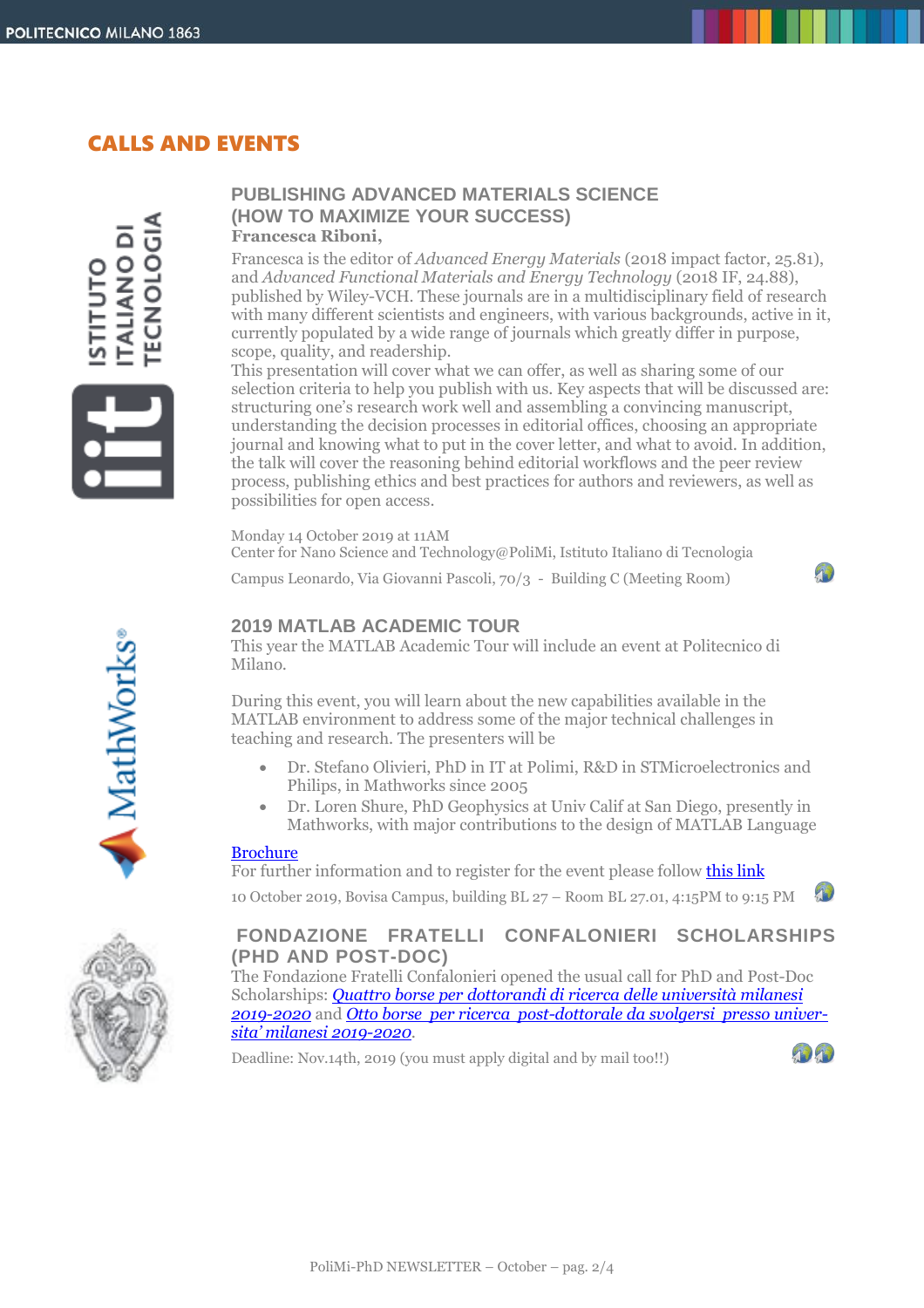CareerService

# **PHD JOB MENTORING DAY**

The PhD Job Mentoring Day is an event organized by the Polimi Career Service dedicated to PhD students and candidates who want to explore job roles and sectors and liase with company representatives.

Thanks to this exclusive event, you will join 15-minute sessions with company managers, playing job roles in line with your own study path.

You will be part of a small group, moving together with your colleagues throughout the different company stations, asking questions to professionals, listening to the answers of your colleagues' questions. You will learn more about the career opportunities suitable for you and you will have the chance to listen to the previous professional experiences of the company representatives and which innovative projects they faced throughout their career.

At the end of the group mentoring, there will be a happy hour,where you will informally get to know all the professionals, discovering their experiences, comparing views and sharing contacts!

[Sign up now](http://www.careerservice.polimi.it/en-US/Meetings/Home/Index/?eventId=17465) to join the event!

October 29th at the Career Lab, Bld. 2, Bovisa Campus from 4:00 to 7:00 pm

## $\mathcal{P}$

 $\sqrt{2}$ 



## **ENI AWARD 2020 - YOUNG RESEARCHER OF THE YEAR**

The *Young Researcher of the Year Award 2020* is a prize for PhD students who have obtained or will receive their degree at an Italian university in 2018 or 2019. The applications submitted must be related to the energy and environmental sectors. Participation is allowed only to researchers born in 1987 or later.

WARNING: register before Friday 8 Nov 2019, 17.00 CET and apply before Nov 22<sup>nd</sup> 2019, 17.00 CET

See the Call [here](http://customer43686.musvc2.net/e/t?q=4%3dHa8YJ%26J%3d4W%262%3dZ9SF%26M%3d9WLZA%26L%3dvRvG7_PStd_ac_Ie1R_St_PStd_ZhNAU.gEw.AqD_6yUq_FDgEwNg5w9_trgx_47wR_Ku_6yUq_FDoFrCnC3-Bk2o9c-39QkEsQu_Ie1R_StNt61G-g-IwAqE3Qe01CpKw_PStd_Zh3oLfF-sLk-2A9t5-Fh4a.49i6%26r%3dKwJ0A4.EsR%26kJ%3dIg6X) for further information